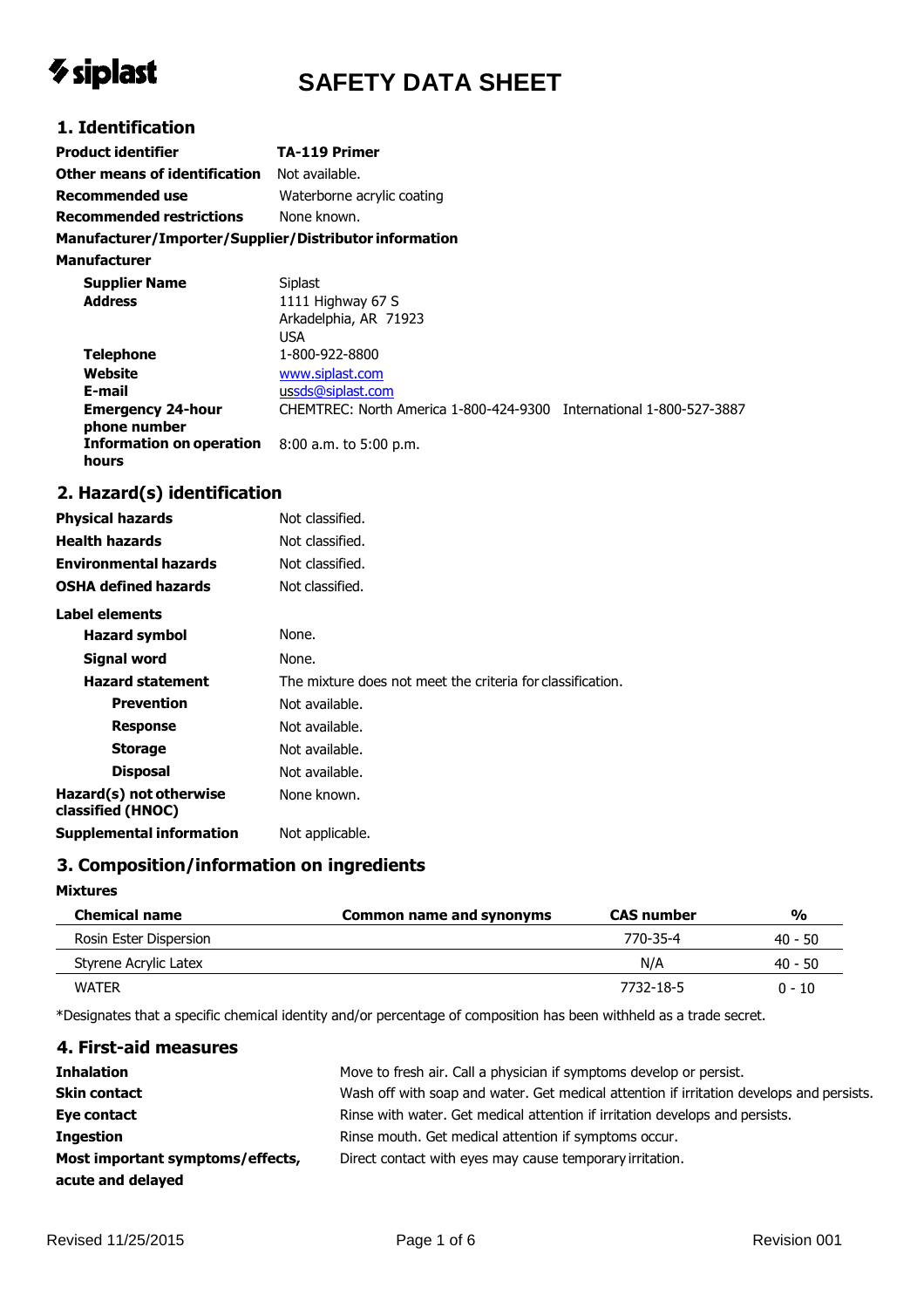# *V* siplast

# **SAFETY DATA SHEET**

| <b>Indication of immediate medical attention</b>                                 |                                                                                                                                                                                                                                                                                                                                                                                                        |  |
|----------------------------------------------------------------------------------|--------------------------------------------------------------------------------------------------------------------------------------------------------------------------------------------------------------------------------------------------------------------------------------------------------------------------------------------------------------------------------------------------------|--|
| and special treatment needed<br><b>General information</b>                       | Treat symptomatically.                                                                                                                                                                                                                                                                                                                                                                                 |  |
|                                                                                  | Ensure that medical personnel are aware of the material(s) involved, and take<br>precautions to protect themselves.                                                                                                                                                                                                                                                                                    |  |
| 5. Fire-fighting measures                                                        |                                                                                                                                                                                                                                                                                                                                                                                                        |  |
| Suitable extinguishing media                                                     | Water fog. Foam. Dry chemical powder. Carbon dioxide (CO2).                                                                                                                                                                                                                                                                                                                                            |  |
| <b>Unsuitable extinguishing</b><br>media                                         | Do not use water jet as an extinguisher, as this will spread the fire.                                                                                                                                                                                                                                                                                                                                 |  |
| <b>Specific hazards arising from</b><br>the chemical                             | During fire, gases hazardous to health may be formed.                                                                                                                                                                                                                                                                                                                                                  |  |
| <b>Special protective equipment</b><br>and precautions for<br>firefighters       | Self-contained breathing apparatus and full protective clothing must be worn in case of fire.                                                                                                                                                                                                                                                                                                          |  |
| <b>Fire-fighting</b><br>equipment/instructions                                   | Move containers from fire area if you can do so without risk.                                                                                                                                                                                                                                                                                                                                          |  |
| <b>Specific methods</b>                                                          | Use standard firefighting procedures and consider the hazards of other involved materials.                                                                                                                                                                                                                                                                                                             |  |
| <b>General fire hazards</b>                                                      | No unusual fire or explosion hazards noted.                                                                                                                                                                                                                                                                                                                                                            |  |
| 6. Accidental release measures                                                   |                                                                                                                                                                                                                                                                                                                                                                                                        |  |
| <b>Personal precautions,</b><br>protective equipment and<br>emergency procedures | Keep unnecessary personnel away. For personal protection, see section 8 of the SDS.                                                                                                                                                                                                                                                                                                                    |  |
| <b>Methods and materials for</b><br>containment and cleaning up                  | Large Spills: Stop the flow of material, if this is without risk. Dike the spilled material, where this is<br>possible. Cover with plastic sheet to prevent spreading. Absorb in vermiculite, dry sand or earth and<br>place into containers. Following product recovery, flush area with water.                                                                                                       |  |
|                                                                                  | Small Spills: Wipe up with absorbent material (e.g. cloth, fleece). Clean surface thoroughly to<br>remove residual contamination.                                                                                                                                                                                                                                                                      |  |
|                                                                                  | Never return spills to original containers for re-use. For waste disposal, see section 13 of the SDS.                                                                                                                                                                                                                                                                                                  |  |
| <b>Environmental precautions</b>                                                 | Avoid discharge into drains, water courses or onto the ground.                                                                                                                                                                                                                                                                                                                                         |  |
| 7. Handling and storage                                                          |                                                                                                                                                                                                                                                                                                                                                                                                        |  |
| <b>Precautions for safe handling</b>                                             | Observe good industrial hygiene practices.                                                                                                                                                                                                                                                                                                                                                             |  |
| <b>Conditions for safe storage,</b><br>including any<br>incompatibilities        | Keep container tightly closed in a cool, well-ventilated place. Protect from freezing. Store between<br>5°C (41°F) and 38°C (100°F). Use care in handling/storage.                                                                                                                                                                                                                                     |  |
| 8. Exposure controls/personal protection                                         |                                                                                                                                                                                                                                                                                                                                                                                                        |  |
| <b>Occupational exposure limits</b>                                              | No exposure limits noted for ingredient(s).                                                                                                                                                                                                                                                                                                                                                            |  |
| <b>Biological limit values</b>                                                   | No biological exposure limits noted for the ingredient(s).                                                                                                                                                                                                                                                                                                                                             |  |
| <b>Appropriate engineering</b><br>controls                                       | Good general ventilation (typically 10 air changes per hour) should be used. Ventilation rates should<br>be matched to conditions. If applicable, use process enclosures, local exhaust ventilation, or other<br>engineering controls to maintain airborne levels below recommended exposure limits. If exposure<br>limits have not been established, maintain airborne levels to an acceptable level. |  |
|                                                                                  | Individual protection measures, such as personal protective equipment                                                                                                                                                                                                                                                                                                                                  |  |
| <b>Eye/face protection</b>                                                       | If contact is likely, safety glasses with side shields are recommended.                                                                                                                                                                                                                                                                                                                                |  |
| <b>Hand protection</b>                                                           | For prolonged or repeated skin contact use suitable protective gloves.                                                                                                                                                                                                                                                                                                                                 |  |
| <b>Skin protection</b>                                                           |                                                                                                                                                                                                                                                                                                                                                                                                        |  |
| <b>Other</b>                                                                     | Wear suitable protective clothing.                                                                                                                                                                                                                                                                                                                                                                     |  |
| <b>Respiratory protection</b>                                                    | In case of insufficient ventilation, wear suitable respiratory equipment.                                                                                                                                                                                                                                                                                                                              |  |
| <b>Thermal hazards</b>                                                           | Wear appropriate thermal protective clothing, when necessary.                                                                                                                                                                                                                                                                                                                                          |  |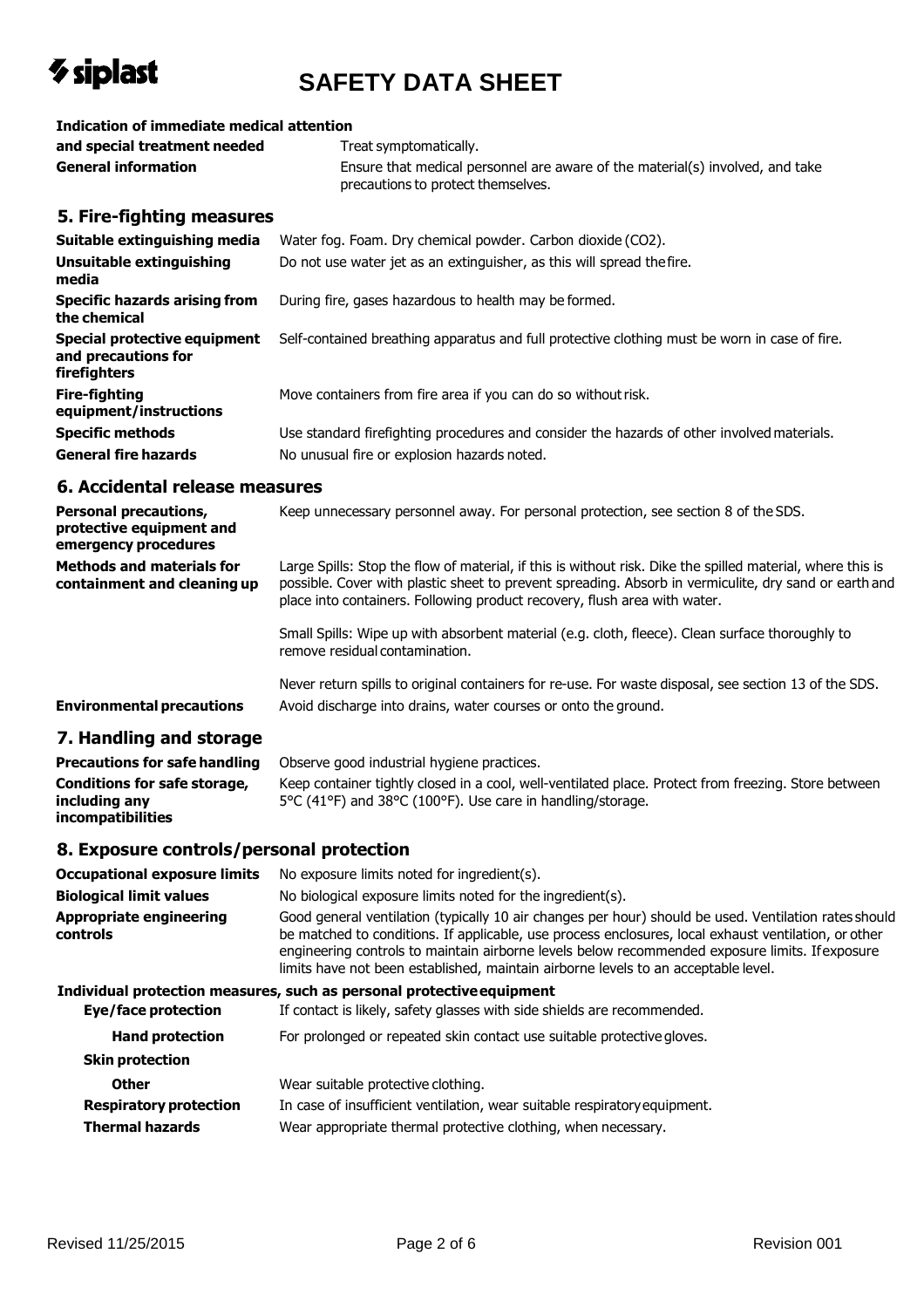

**General hygiene considerations** Always observe good personal hygiene measures, such as washing after handling the material and before eating, drinking, and/or smoking. Routinely wash work clothing and protective equipment to remove contaminants.

### **9. Physical and chemical properties**

| Appearance                                                  | Milky.                               |  |
|-------------------------------------------------------------|--------------------------------------|--|
| <b>Physical state</b>                                       | Liquid.                              |  |
| Form<br>Color                                               | Liquid.<br>Red                       |  |
| Odor                                                        | Slight Odor                          |  |
| <b>Odor threshold</b>                                       | Not available.                       |  |
| рH                                                          | $6.5 - 0.5$                          |  |
| <b>Melting point/freezing point</b>                         | 30 °F (-1.11 °C)                     |  |
| Initial boiling point and boiling range                     | 212 °F (100 °C) estimated            |  |
|                                                             |                                      |  |
|                                                             | 212 °F (100 °C)                      |  |
| <b>Flash point</b>                                          | > 300.0 °F (> 148.9 °C)              |  |
| <b>Evaporation rate</b>                                     | Not                                  |  |
| available. Flammability (solid, gas)                        | Not available.                       |  |
| Upper/lower flammability or explosive limits                |                                      |  |
| <b>Flammability limit - lower</b><br>(%)                    | Not available.                       |  |
| Flammability limit - upper (%)                              | Not available.                       |  |
| <b>Explosive limit - lower (%)</b>                          | Not available.                       |  |
| <b>Explosive limit - upper (%)</b><br><b>Vapor pressure</b> | Not available.<br>0.01 hPa estimated |  |
| <b>Vapor density</b>                                        | Not available.                       |  |
| <b>Relative density</b>                                     | Not available.                       |  |
| Solubility(ies)                                             |                                      |  |
| Solubility (water)                                          | Not                                  |  |
| available.                                                  |                                      |  |
| Partition coefficient (n-octanol/water)                     |                                      |  |
| Not available.                                              |                                      |  |
| <b>Auto-ignition temperature</b>                            | Not available.                       |  |
| <b>Decomposition temperature</b>                            | Not available.                       |  |
| <b>Viscosity</b>                                            | Not available.                       |  |
| <b>Other information</b>                                    |                                      |  |
| <b>Percent volatile</b>                                     | 5 % estimated                        |  |
| <b>Specific gravity</b>                                     | 0.96                                 |  |
| VOC (Weight %)                                              | 5 % estimated 32 g/L                 |  |

### **10. Stability and Reactivity**

| <b>Reactivity</b>                         | The product is stable and non-reactive under normal conditions of use, storage and transport. |
|-------------------------------------------|-----------------------------------------------------------------------------------------------|
| <b>Chemical stability</b>                 | Material is stable under normal conditions.                                                   |
| <b>Possibility of hazardous reactions</b> | No dangerous reaction known under conditions of normal use.                                   |
| <b>Conditions to avoid</b>                | Contact with incompatible materials.                                                          |
| <b>Incompatible materials</b>             | Strong oxidizing agents.                                                                      |
|                                           | Hazardous decomposition products No hazardous decomposition products are known.               |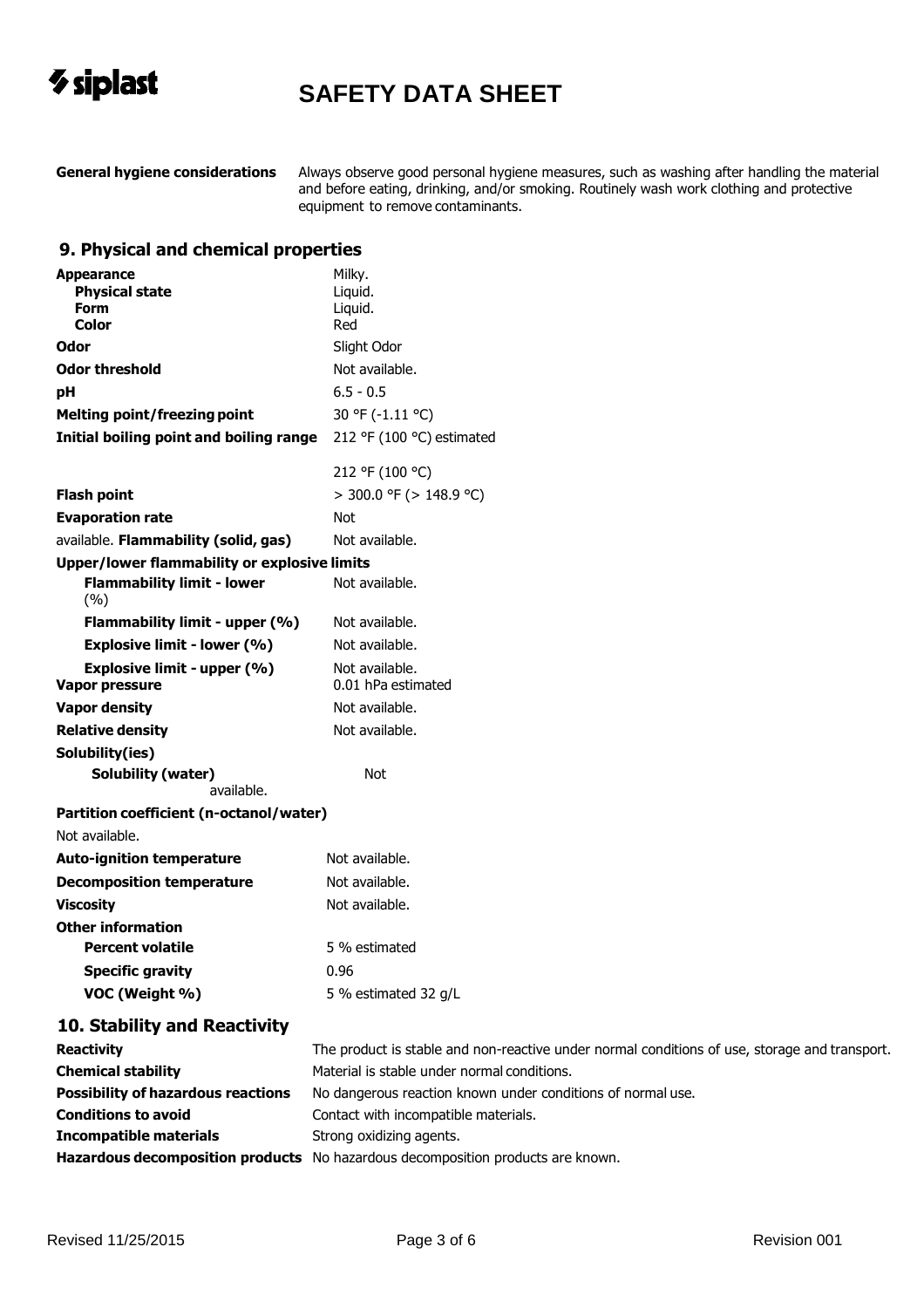

### **11. Toxicological information**

#### **Information on likely routes of exposure**

| <b>Ingestion</b>    | Expected to be a low ingestion hazard.                   |
|---------------------|----------------------------------------------------------|
| <b>Inhalation</b>   | No adverse effects due to inhalation are expected.       |
| <b>Skin contact</b> | No adverse effects due to skin contact are expected.     |
| Eye contact         | Direct contact with eyes may cause temporary irritation. |

### **Symptoms related to the physical, chemical and toxicological characteristics**

Direct contact with eyes may cause temporary irritation.

| <b>Information on toxicological effects</b>                       |                                                                                 |
|-------------------------------------------------------------------|---------------------------------------------------------------------------------|
| <b>Acute toxicity</b>                                             | Not available.                                                                  |
| <b>Skin corrosion/irritation</b>                                  | Prolonged skin contact may cause temporary irritation.                          |
| Serious eye damage/eye irritation                                 | Direct contact with eyes may cause temporary irritation.                        |
| <b>Respiratory or skin sensitization Respiratory</b>              |                                                                                 |
| Sensitization                                                     | Not available.                                                                  |
| <b>Skin sensitization</b>                                         | This product is not expected to cause skin sensitization.                       |
| <b>Germ cell mutagenicity</b><br>0.1% are mutagenic or genotoxic. | No data available to indicate product or any components present at greater than |
| Carcinogenicity                                                   | This product is not considered to be a carcinogen by IARC, ACGIH, NTP, or OSHA. |
|                                                                   | US. OSHA Specifically Regulated Substances (29 CFR 1910.1001-1050) Not listed.  |
| <b>Reproductive toxicity</b>                                      | This product is not expected to cause reproductive or developmental effects     |
| <b>Specific target organ toxicity</b><br>- single exposure        | Not classified                                                                  |
| Specific target organ toxicity<br>- repeated exposure             | Not classified.                                                                 |
| <b>Aspiration hazard</b>                                          | Not available.                                                                  |

### **12. Ecological information**

| <b>Ecotoxicity</b>                   | The product is not classified as environmentally hazardous. However, this does not exclude the<br>possibility that large or frequent spills can have a harmful or damaging effect on the<br>environment. |
|--------------------------------------|----------------------------------------------------------------------------------------------------------------------------------------------------------------------------------------------------------|
| <b>Persistence and degradability</b> | No data is available on the degradability of this product.                                                                                                                                               |
| <b>Bioaccumulative potential</b>     | No data available.                                                                                                                                                                                       |
| <b>Mobility in soil</b>              | No data available.                                                                                                                                                                                       |
| <b>Other adverse effects</b>         | No other adverse environmental effects (e.g. ozone depletion, photochemical ozone creation<br>potential, endocrine disruption, global warming potential) are expected from this<br>component.            |

#### **13. Disposal considerations**

| <b>Disposal instructions</b>          | Collect and reclaim or dispose in sealed containers at licensed waste disposal site.                                                                                                                                   |  |
|---------------------------------------|------------------------------------------------------------------------------------------------------------------------------------------------------------------------------------------------------------------------|--|
| Local disposal regulations            | Dispose in accordance with all applicable regulations.                                                                                                                                                                 |  |
| <b>Hazardous waste code</b>           | The waste code should be assigned in discussion between the user, the producer and the<br>waste disposal company.                                                                                                      |  |
| Waste from residues / unused products | Dispose of in accordance with local regulations. Empty containers or liners may retain<br>some product residues. This material and its container must be disposed of in a safe<br>manner (see: Disposal instructions). |  |
| <b>Contaminated packaging</b>         | Empty containers should be taken to an approved waste handling site for recycling or disposal. Since<br>emptied containers may retain product residue, follow label warnings even after container is emptied.          |  |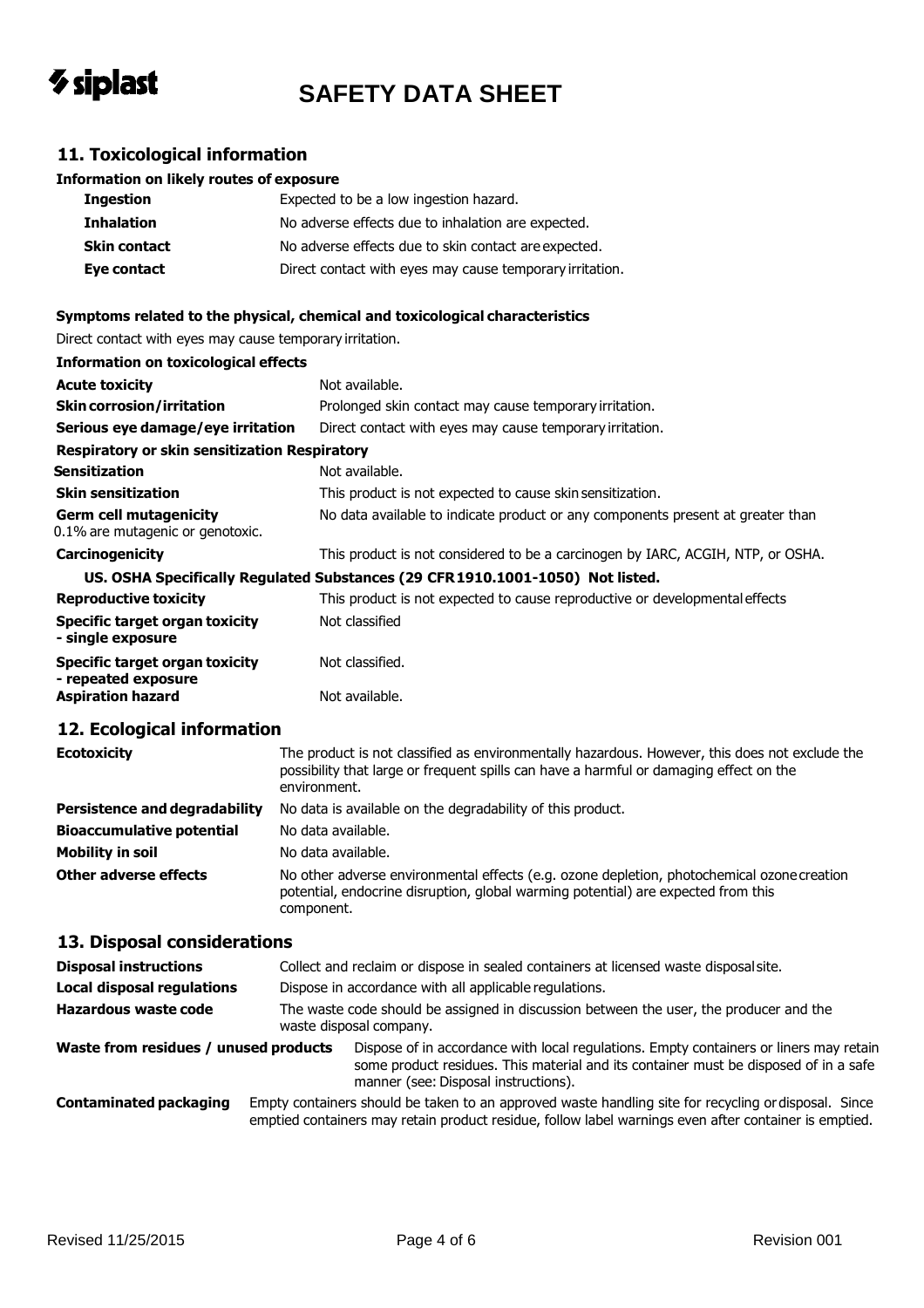

| 14. Transport information                                     |                                                                                                                                                                                                   |
|---------------------------------------------------------------|---------------------------------------------------------------------------------------------------------------------------------------------------------------------------------------------------|
| <b>DOT</b>                                                    |                                                                                                                                                                                                   |
| Not regulated as dangerous goods.                             |                                                                                                                                                                                                   |
| <b>IATA</b>                                                   |                                                                                                                                                                                                   |
| Not regulated as dangerous goods.                             |                                                                                                                                                                                                   |
| <b>IMDG</b>                                                   |                                                                                                                                                                                                   |
| Not regulated as dangerous goods.                             |                                                                                                                                                                                                   |
|                                                               | Transport in bulk according to Annex II of MARPOL 73/78 and the IBC Code                                                                                                                          |
| Not available.                                                |                                                                                                                                                                                                   |
| 15. Regulatory information                                    |                                                                                                                                                                                                   |
| <b>US federal regulations</b>                                 | All components are on the U.S. EPA TSCA Inventory List.                                                                                                                                           |
|                                                               | TSCA Section 12(b) Export Notification (40 CFR 707, Subpt. D)                                                                                                                                     |
| Not regulated.                                                |                                                                                                                                                                                                   |
| <b>CERCLA Hazardous Substance List (40 CFR 302.4)</b>         |                                                                                                                                                                                                   |
| Not listed.                                                   |                                                                                                                                                                                                   |
|                                                               | US. OSHA Specifically Regulated Substances (29 CFR 1910.1001-1050)                                                                                                                                |
| Not listed.                                                   |                                                                                                                                                                                                   |
|                                                               | <b>Superfund Amendments and Reauthorization Act of 1986 (SARA)</b>                                                                                                                                |
| <b>Hazard categories</b>                                      | Immediate Hazard - No<br>Delayed Hazard - No                                                                                                                                                      |
|                                                               | Fire Hazard - No                                                                                                                                                                                  |
|                                                               | Pressure Hazard - No                                                                                                                                                                              |
|                                                               | Reactivity Hazard - No                                                                                                                                                                            |
| <b>SARA 302 Extremely hazardous substance</b>                 |                                                                                                                                                                                                   |
| Not listed.                                                   |                                                                                                                                                                                                   |
| <b>SARA 311/312</b><br><b>Hazardous chemical</b>              | No                                                                                                                                                                                                |
| <b>SARA 313 (TRI reporting)</b><br>Not regulated.             |                                                                                                                                                                                                   |
| <b>Other federal regulations</b>                              |                                                                                                                                                                                                   |
|                                                               | Clean Air Act (CAA) Section 112 Hazardous Air Pollutants (HAPs) List                                                                                                                              |
| Not regulated.                                                | Clean Air Act (CAA) Section 112(r) Accidental Release Prevention (40 CFR 68.130)                                                                                                                  |
| Not regulated.                                                |                                                                                                                                                                                                   |
| <b>Safe Drinking Water Act</b>                                | Not regulated.                                                                                                                                                                                    |
| (SDWA)                                                        |                                                                                                                                                                                                   |
| <b>US state regulations</b>                                   |                                                                                                                                                                                                   |
| <b>US. Massachusetts RTK - Substance List</b>                 |                                                                                                                                                                                                   |
| Not regulated.                                                |                                                                                                                                                                                                   |
|                                                               | US. New Jersey Worker and Community Right-to-Know Act                                                                                                                                             |
| Not regulated.<br>US. Pennsylvania RTK - Hazardous Substances |                                                                                                                                                                                                   |
| Not regulated.                                                |                                                                                                                                                                                                   |
| <b>US. Rhode Island RTK</b>                                   |                                                                                                                                                                                                   |
| Not regulated.                                                |                                                                                                                                                                                                   |
| <b>US. California Proposition 65</b>                          | California Safe Drinking Water and Toxic Enforcement Act of 1986 (Proposition 65): This material is not known to contain any<br>chemicals currently listed as carcinogens or reproductive toxins. |
|                                                               |                                                                                                                                                                                                   |